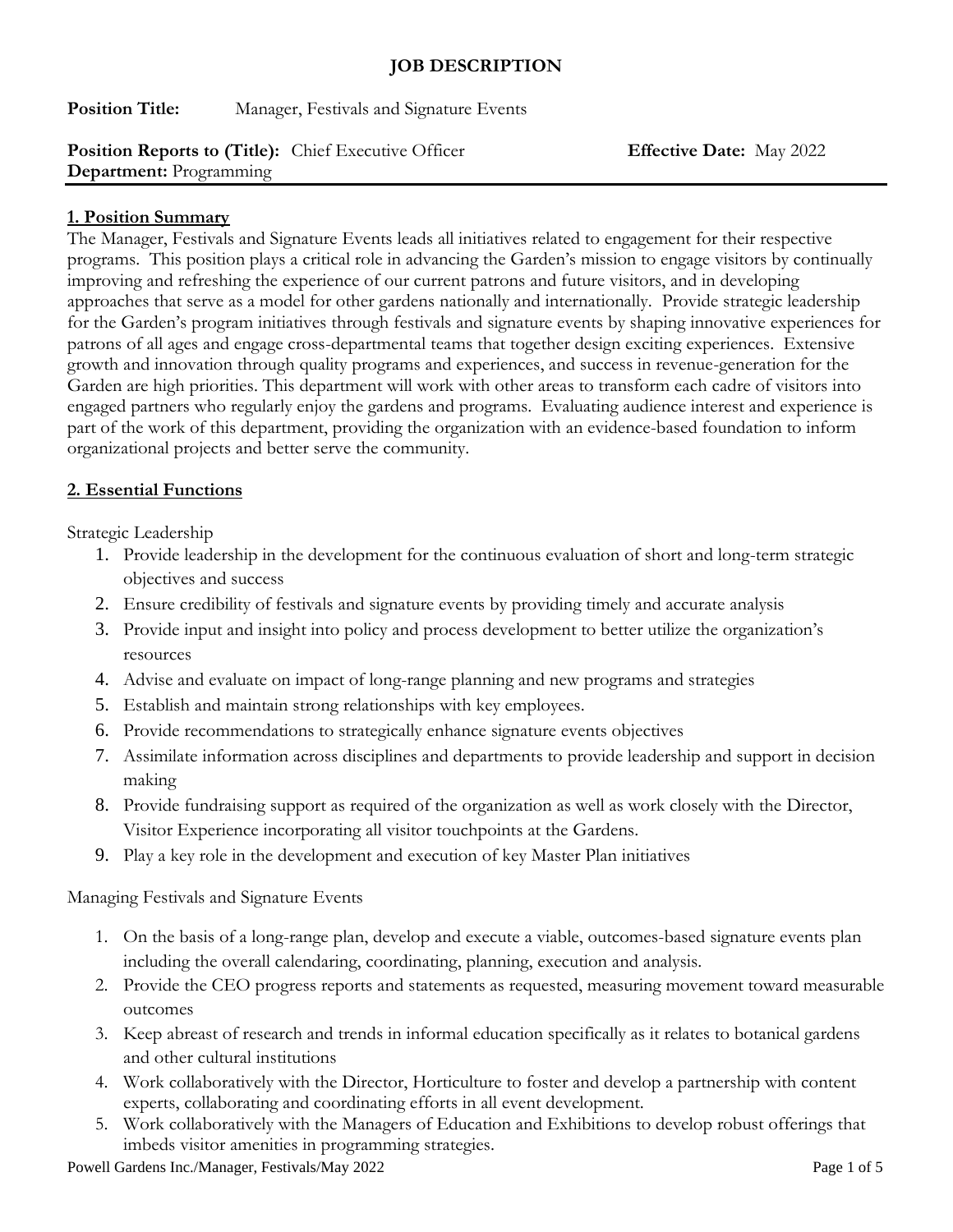**Operations** 

- 1. Collaborates extensively with the Managers of Education and Exhibitions, and appropriate departments, to develop budgets related to festival and signature events initiatives.
- 2. Serves as 'go to' person for all assigned events.
- 3. Lead and / or collaborate on all events within festivals.
- 4. Collaborates with Manager, Private Events and Director, Visitor Experience to align campus event scheduling
- 5. Effectively utilize the Altru database for marketing and activation decisions
- 6. In concert with staff, create and oversee maintenance of appropriate record-keeping systems for tracking visitor participation and engagement
- 7. Work closely with the CEO, COO, Director of Development & Communications for fundraising, marketing, responsible program plans and cost controls; identify current and potential sources of program funding and pursue them in close coordination with appropriate leaders; and focus extensively on building revenue-generating initiatives that financially support the Gardens.

## **Outreach**

- 1. Appropriately manage various external relationships and partnerships.
- 2. Serve as a visible proponent for Powell Garden's events locally, nationally and internationally, assuring that the interests of the Gardens are advanced and fully understood, and are at the forefront of excellence and innovation
- 3. Partner extensively with other senior-level leaders within Powell Gardens who manage the organization's horticulture, education, and operations; with Board members, volunteers; and other external groups as required
- 4. Identify and develop new partnerships where appropriate

#### Supervision

- 1. Hold staff accountable as it relates to festivals and signature events.
- 2. Mentor and coach employees encouraging the highest quality of work and productivity
- 3. Establish productive and collaborative working relationships with colleagues, Board members, patrons and volunteers; sustain and strengthen a culture of accountability, teamwork, communication, innovation and integrity; serve as an advocate for the organization's education programs.

# **3. Sphere of Responsibility**

Member of the Programming Team Member of the Visioning Committee Member of Revenue Strategy Committee Member of the Leadership Team (Mid-level management)

Board of Directors direct engagement Attends and presents at Visitor Experience & Education Board Committee meetings

# **4. Internal and External Contacts**

**Internal:** All Powell Gardens employees, Board of Directors, volunteers

**External:** Vendors, Donors, Prospects, Community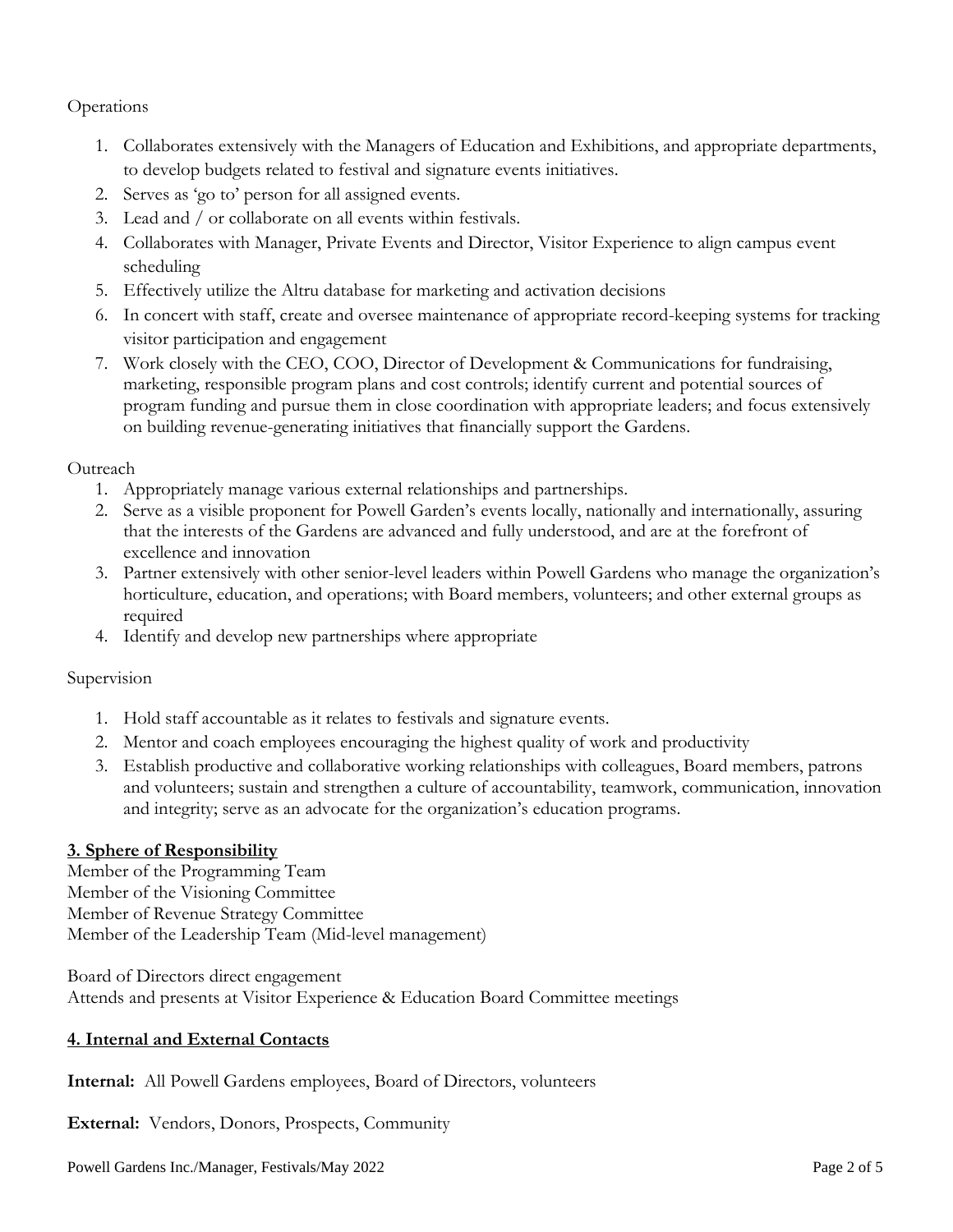# **5. Consequence of Error**

The Manager, Festivals and Signature Events is one of the key figures responsible for visitor engagement. Programs, events and other programming strategies aid visitors in experiencing the Gardens and help build impact. Failure to successfully execute the duties of this position can result in lost revenue, poor visitor experience and damaged relationships causing financial hardship on the organization.

## **6. Experience/Education**

| Education                | Bachelor's Degree required; Master's Degree in Event Planning, Project               |
|--------------------------|--------------------------------------------------------------------------------------|
|                          | Management or related field is preferred                                             |
| Experience               | 5+ years of progressively responsible management experience                          |
|                          | 5+ years of complex event planning experience                                        |
|                          | Demonstrated effectiveness in leading collaborative teams to achieve                 |
|                          | organizational goals                                                                 |
|                          |                                                                                      |
| Knowledge                | Evidence of strategic leadership, vision, long-range planning and execution.         |
|                          | Experience with earned-income programming.                                           |
|                          | Proven problem-solving and planning capabilities along with at least five years of   |
|                          | management experience in a related field.                                            |
|                          | A mature level of judgment and decision-making in a changing, fast-paced,            |
|                          | future-thinking and visitor-centric environment; the ability to explain education    |
|                          | and interpretation concepts and approaches to people who are not specialists and     |
|                          | to engage their support; ability to think critically, work independently and resolve |
|                          | complex problems; a high energy level; ability to manage multiple activities and     |
|                          | responsibilities.                                                                    |
|                          | Outstanding organizational and planning skills                                       |
|                          |                                                                                      |
| Communications           | Speak, listen, and write in a clear, thorough and timely manner                      |
|                          | Diplomatic and professional                                                          |
|                          | Transparent and factual                                                              |
| <b>Core Competencies</b> | <b>Action- Oriented and Nimble Learning</b>                                          |
|                          | Readily acts on challenges, without unnecessary planning; identifies and seizes      |
|                          | new opportunities; displays a can-do attitude in good and bad times; steps up to     |
|                          | handle tough issues; learns quickly when facing new situations; experiments to       |
|                          | find new solutions; takes on the challenge of unfamiliar tasks; extracts lessons     |
|                          | learned from failures and mistakes                                                   |
|                          | Balance stakeholders: Understands internal and external stakeholder                  |
|                          | requirements, expectations and needs; balances the interest of multiple              |
|                          | stakeholders; considers cultural and ethical factors in decision-making process;     |
|                          | acts fairly despite conflicting demands of stakeholders                              |
|                          | <b>Builds Networks</b>                                                               |
|                          | Maintains relationships across a variety of functions and locations; draws upon      |
|                          | multiple relationships to exchange ideas, resources, and know-how; consults with     |
|                          | a wide network of internal and external connections; connects the right people to    |
|                          | accomplish goals, works through formal and informal channels to build broad-         |
|                          | based relationships and support                                                      |
|                          | Collaborates                                                                         |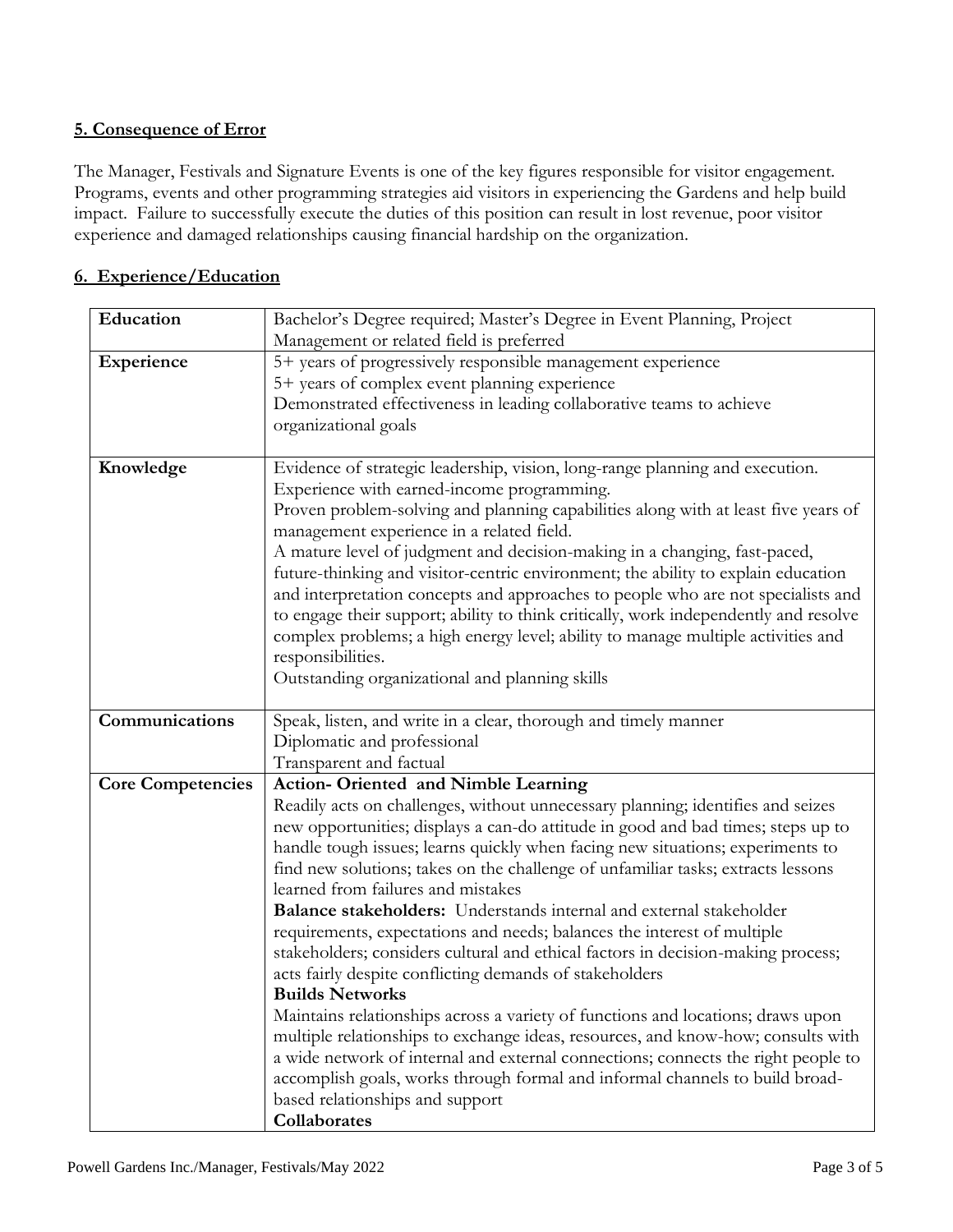| Models collaboration across the organization; facilitates an open dialogue with a     |
|---------------------------------------------------------------------------------------|
| wide variety of contributors and stakeholders; represents own interests while         |
| being fair to others and their interests; credits others for their contributions and  |
| accomplishments; promotes high visibility of shared contributions to goals            |
| <b>Cultivates Innovation</b>                                                          |
| Moves beyond traditional ways of doing things; pushes past the status quo;            |
| continually assesses the market potential of an innovative idea or solution; finds    |
|                                                                                       |
| and champions the best creative ideas and actively moves them into                    |
| implementation; tries multiple varied approaches to innovative ideas; builds          |
| excitement in others to explore creative options                                      |
| Drive results: Has a strong bottom-line orientation-sets aggressive goals and         |
| high standards; persists in accomplishing objectives despite obstacles and            |
| setbacks; has a track record of exceeding goals successfully; pushes self and helps   |
| others achieve results; pursues everything with energy drive and the need to finish   |
| Drives Vision and Purpose and Strategic Mindset:                                      |
| Sees the big picture, constantly imagines future scenarios, and creates strategies to |
| sustain competitive advantage; is a visionary and able to articulately paint credible |
| pictures and visions of possibilities and likelihoods; formulates a clear strategy    |
| and maps the aggressive steps that will clearly accelerate the organization toward    |
| its strategic goals; talks about future possibilities in a positive way; creates      |
| milestones and symbols to rally support behind the vision; articulates the vision in  |
| a way everyone can relate to creates organization-wide energy and optimism for        |
| the future; shows personal commitment to the vision                                   |
|                                                                                       |
| Financial Acumen: Understands financial objectives, creates realistic financial       |
| plans with solid projections, monitors and evaluates results utilizing financial      |
| resources and advises and takes action accordingly, actively contributes to the       |
| overall business health of the organization by cost/inventory control and revenue     |
| generation                                                                            |
| Managing Change & Improvement: Measures effectiveness in initiating                   |
| changes, adapting to necessary changes from old methods when they are no              |
| longer practical, identifying new methods and generating improvement in the           |
| organization's performance.                                                           |
| Manages Complexity: Asks the right questions to accurately analyze situations;        |
| uncovers root causes to difficult problems; evaluates pros and cons, risks and        |
| benefits of different solution options; readily distinguishes between what's          |
| relevant and what's unimportant to make sense of complex situations; analyzes         |
| multiple and diverse sources of information to define problems accurately before      |
| moving to solutions                                                                   |
| <b>Manages Conflict:</b> Steps up to conflicts, seeing them as opportunities; asks    |
| questions and listens closely to all issues presented; finds common ground and        |
| drives to consensus, ensuring that all feel heard; defuses high tension situations    |
| effectively                                                                           |
| <b>Optimizes Work Processes:</b> Designs processes and procedures that allow          |
| managing from a distance; seeks ways to improve processes, from small tweaks to       |
| complete reengineering; separates and combines tasks into efficient and simple        |
| workflow; thinks about the whole system; focuses efforts on continuous                |
| improvement; has a knack for identifying and seizing opportunities for synergy        |
| and integration                                                                       |
|                                                                                       |
| Persuades and Negotiates: Convinces others to take action; negotiates                 |
| skillfully in touchy situations; responds effectively to the reactions and positions  |
| of others; shares own ideas in a compelling manner that gains commitment from         |